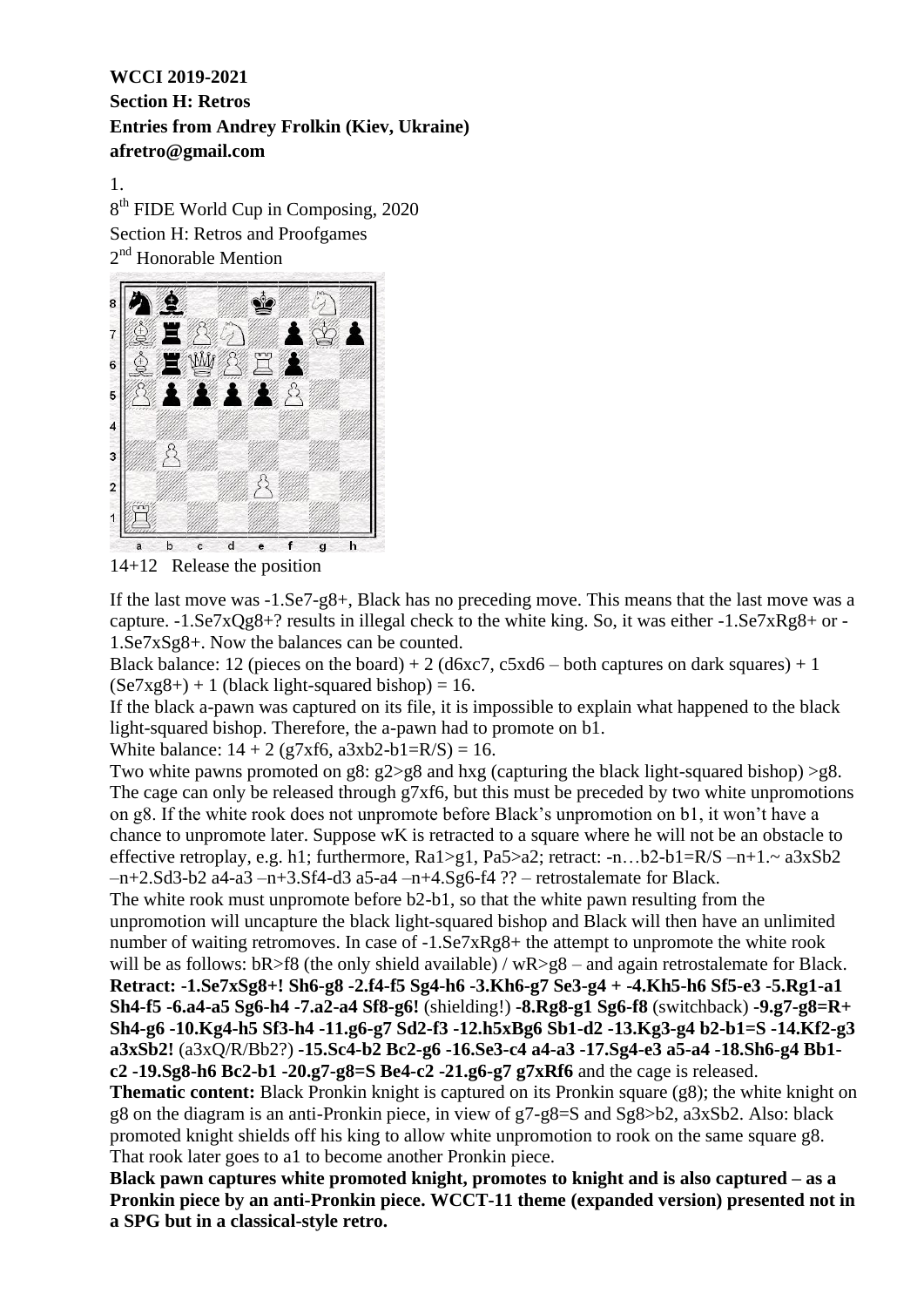2. *Die Schwalbe* Heft 306-1, December 2020, page 755, No. 18428



12+14 Release the position

White balance: 12 (pieces on the board) + 2 (cxd,  $f3xe2>el$  or fxg; or fxexd) + 1 (Rxc3+) + 1 (wPa was captured on its home file)  $= 16$ .

Black balance:  $14 + 1$  (bxc) + 1 (hxg, with or without promotion on g8) = 16.

The cage can only be released through e2-e3. The retraction of d7-d6 requires the return of the original black queenside rook to a8 or b8 and of the black light-squared bishop to c8. White cannot uncapture both before the release of the cage. It can only uncapture b6xRc7 after c7-c8(=S) or h6xRg7 after g7-g8 $(=S)$ .

Retract: **-1…Rd3xSc3+** (the only unique last single move) **-2.Sd5-c3 Sc3-a4+ (Sc3xPa4+?) -3.Sf6-d5** and now try: -3…f7xBg6? -4.Bf5-g6 (Bh5-g6?) h5-h4 -5.Bg4-f5 h6-h5 -6.Be2-g4 h7-h6 -7.Bf1-e2 ?? – retrostalemate for Black.

Solution continued: **-3…h5-h4 -4.Sg8-f6 h6-h5 -5.g7-g8=S h7-h6 -6.h6xQg7!** (h6xSg7?) **Qf8-g7 -7.h5-h6 Qd8-f8!** (-7…Qf3-f8? -8.h4-h5 Qe2-f3 -9.?? – retrostalemate for White) **-8.h4-h5 Qa5-d8 -9.Qa4-b4 Qd8xPa5+! -10.Qb4-a4** (b4xc5? – the only black piece missing now is his light-squared bishop) **Qf8-d8 -11.Qa4-b4 Qf3-f8 -12.Qb4-a4 Qe2-f3 -13.Qa4-b4 Qe1-e2 -14.Qb4-a4 e2-e1=Q -15.Qa4-b4 (a4-a5) f3xBe2 -16.Bf1-e2 f4-f3 -17.e2-e3 Re3-d3 -18.d3-d4** and the cage is released.

Uncapture of two Ceriani-Frolkin pieces: wS and bQ. Uncapture of a wP which acts as a shield providing White with waiting retractions.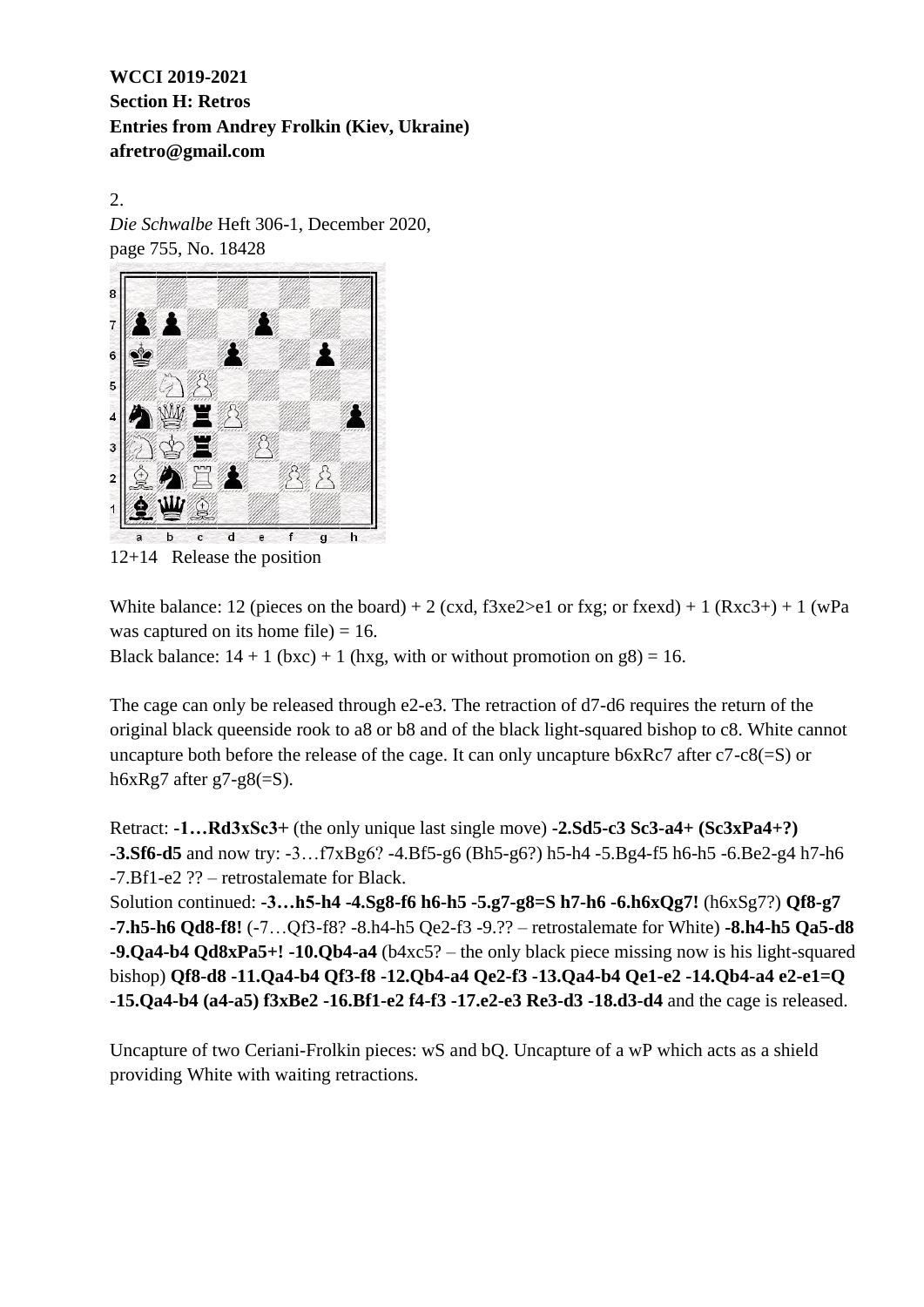3. 9<sup>th</sup> World Cup in Composing, 2021 Section H: Retros and Proofgames 2<sup>nd</sup> Prize



14+13 Last 16 single moves?

White balance: 14 (pieces on the board) + 2 (e7xf6, hxg) = 16.

Black balance:  $13 + 2$  (a6xb7-b8, dxc>c8=B) = 15. The h-pawn could have promoted on h8. One black piece is unaccounted for. This means, in particular, that the possibility of h7xg8=B and d6xc7-c8 or dxe (with a white promotion on e8) cannot be discarded immediately.

The last move is **-1…Bc2-h7+** – and the resulting position features a retrocage in the bottom half of the board. An attempt to release the cage through e2xf3 necessitates 4 captures by White while 3 black pieces are missing. The cage can only be released by retracting the black king to f1 after the installation of two shields – on e1 and g1.

Retract further: **-2.e5-e6 (d5xe6?) Bb8-a7 -3.e4-e5 Bd6-b8 -4.e3-e4 Bf8-d6 -5.e2-e3 e7xSf6! -6.Sd5-f6 a4-a3 -7.Se3-d5 a5-a4 -8.Sf1-e3 a6-a5! -9.Se3xQf1 – the sequence of 16 unique single moves is over; now -9…Qg1-f1 (a7-a6) -10.Sd5-e3 a7-a6 (Qg1-f1) -11.Sb4-d5 Qf1-g1 -12.Sa6 b4 Qg1-f1 -13.Sb8-a6 Qf1-g1 -14.b7-b8=S Qg1-f1 -15.a6xSb7 Sc5-b7 -16.a5-a6 Sd3-c5 -17.a4 a5 Se1-d3 -18.a3-a4 Kf1-f2 -19.f2-f3 R~-g3 -20.g3-g4** and the cage is released.

-8…a7-a5? leads to retro-opposition between the black king and the uncaptured queen on f1 – the queen arrives there at the wrong moment and Black later has to waste a tempo; this eventually results in retrostalemate for White.

If the black c4-pawn is retracted to c5, it will be in the way of the uncaptured black knight as it heads for e1; if that pawn is retracted further, to c6, the black queenside rook won't be able to get back to its home square when the cage has been released.

The uncaptured white knight serves a dual purpose: to uncapture, in its turn, the black shielding queen and then, after unpromoting, to uncapture the second shielding black piece, a knight.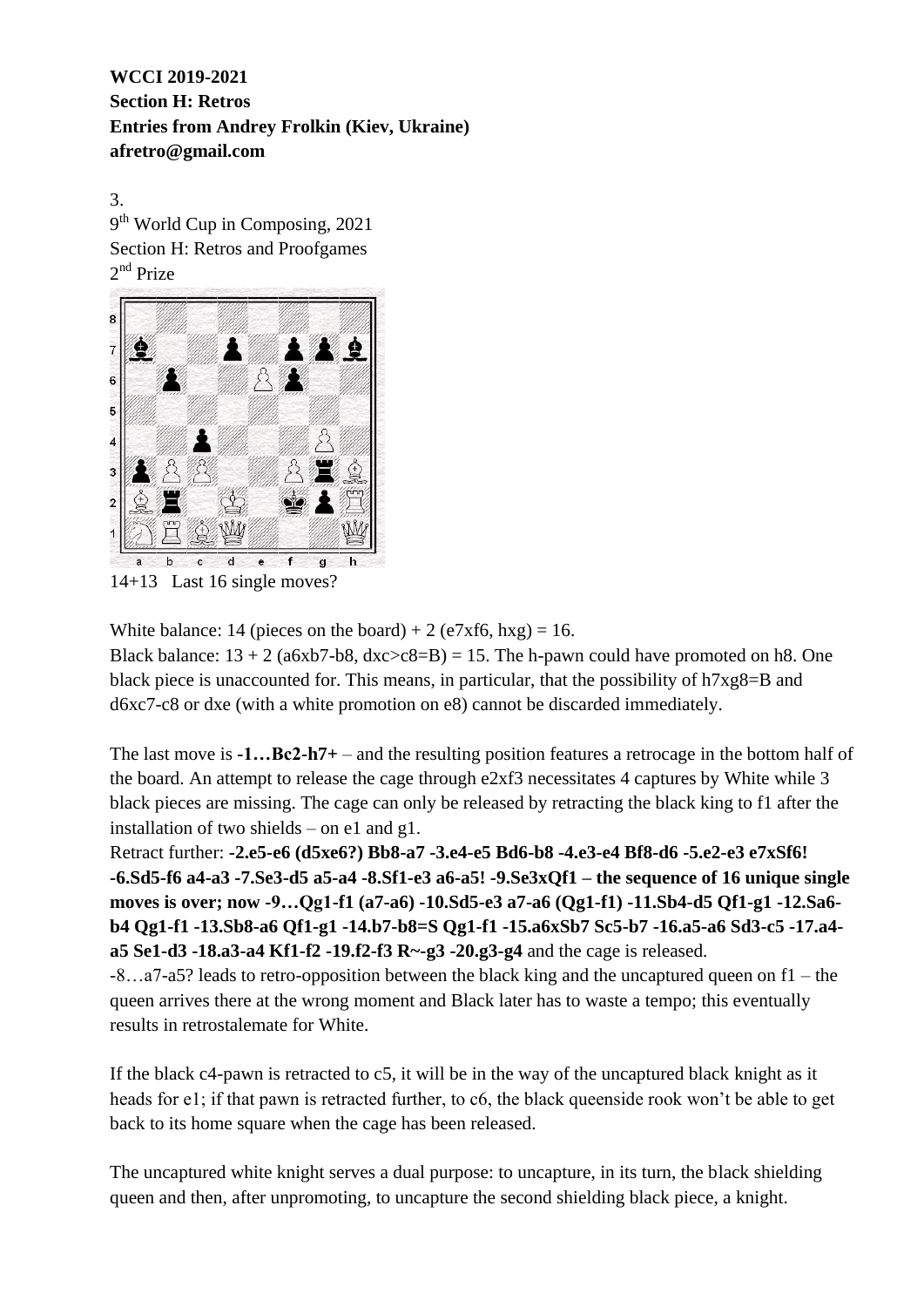4. *StrateGems* 92, October-December 2020, page 194, No. R0333



15+13 Last 23 single moves without repetition?

White's only missing piece was captured on d2 on the last move. It could not be a pawn – with white pawns on d2 and f2, the black bishop on e1 would find itself in an illegal position. The white pawns originating from b2, c2 and d2 had to make a total of three captures, so the black balance is closed.

The cage cannot be released through e2-e3, since this would have to be preceded by the return of Bc2, which is stuck inside the cage, to f1 in the retroplay.

To release the cage, a shield is required on a5. At present, only the black Sf1 is a possible candidate for shielding.

# Try:

-1…Be1xXd2+ -2.h5-h6 Sg3-f1 -3.h4-h5 Sf5-g3 -4.h3-h4 Se7-f5 -5.h2-h3 Sc6-e7 -6.?? – the black knight is one move too late. The shielding will be performed by a different knight.

# Solution:

Retract: **-1…Be1xSd2+ -2.Se4-d2 Sd2-f1+ -3.Sd6-e4 f5-f4! (e6-e5?) -4.Sc8-d6 f6-f5 -5.c7-c8=S f7-f6 -6.b6xSc7 Se6-c7!** (that is why e6 could not be blocked by a black pawn) -**7.h5-h6 Sd8-c6 -8.h4-h5 Sc6-d8 -9.h3-h4 Sa5-c6 -10.Qa4-b4 e6-e5 -11.Rb4-b3 Bb3-a2 -12.h2-h3 (a2 a3?) Ra2-b2 (Ba2-b3?)** and the cage is released.

If -2.Sf3-d2 Sd2-f1+ -3.h5-h6 e6-e5 -4.Se5-f3 f5-f4 -5.Sc6-e5 f6-f5 -6.Sa5-c6 f7-f6 -7.Qa4-b4 ?? – retrostalemate for Black.

If -1…Be1xQd2+, then -2.Qe2-d2 Sd2-f1+ -3.Qg4-e2 f5-f4? -4.Qc8-g4??

A classical-style release-the-position retro with a few tries and a relatively long unique retroplay. The cage is unlocked by means of a shielding and the shielding piece is uncaptured by a pawn resulting from unpromotion of an uncaptured piece.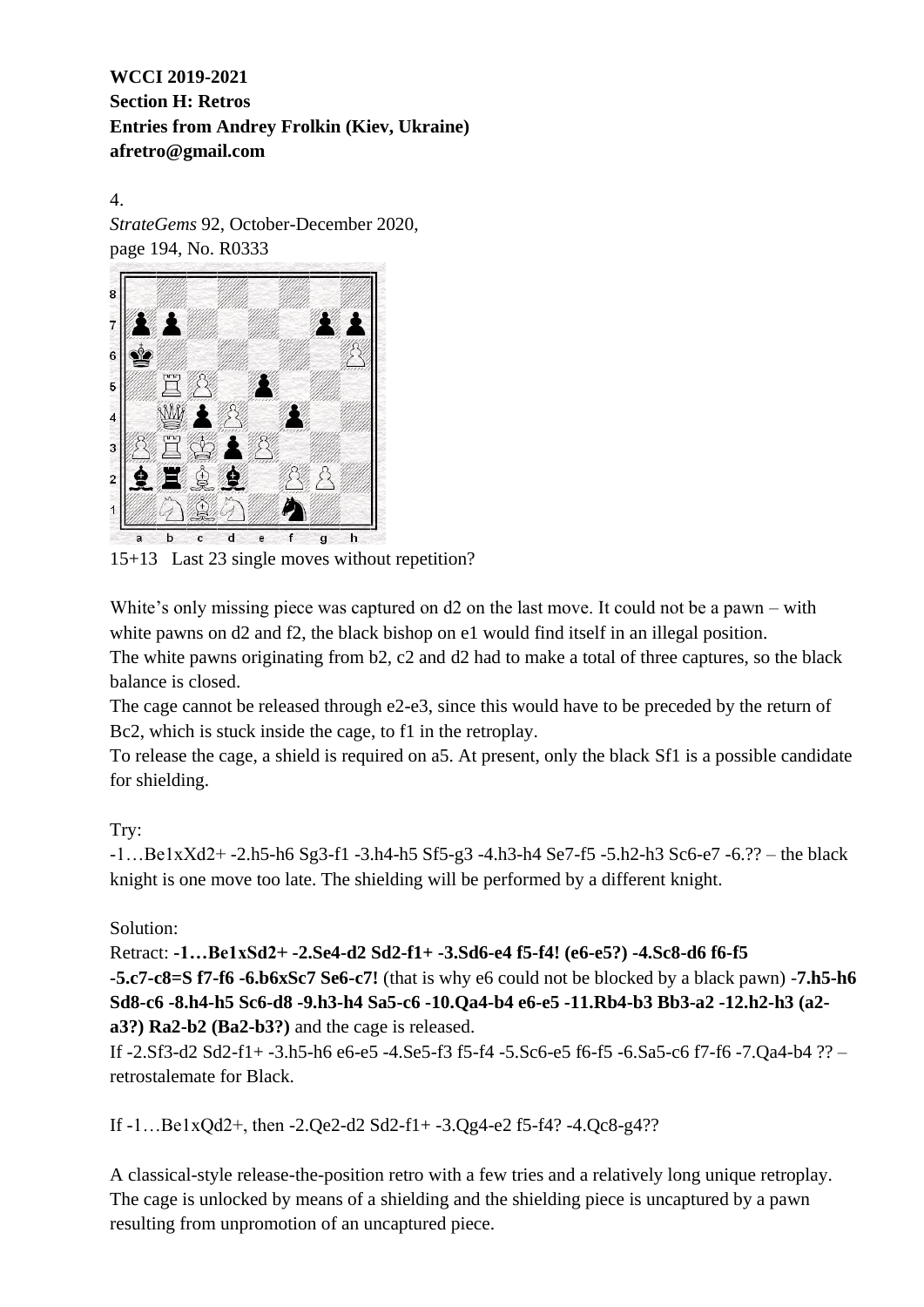5. Champagne Tourney 2020 (award in early 2021) Section A – Proofgames 1 st Prize



# **1.h4 e5 2.h5 Bb4 3.h6 Ba5 4.hxg7 h5 5.b3 h4 6.Ba3 h3 7.Bf8 Se7 8.g8=R h2 9.Rg6 Kxf8 10.Ra6 b6 11.c4 Bb7 12.c5 Bf3 13.c6 e4 14.cxd7 c5 15.exf3 Sec6 16.Bc4 Qf6 17.Se2 Qc3 18.Rg1 f6 19.Bf7 h1=B 20.Be8 Rh2 21.d8=Q Sd7 22.Qc7 Rxe8**

The theme of the tourney ("capture in the air," i.e. a checkless capture by an officer of a non-pinned officer that made at least one move) is doubled, with homogeneous motivation: both original white bishops act as shields and then are captured by bK and bR. The routes of the bishops are capturefree and pure of aim.